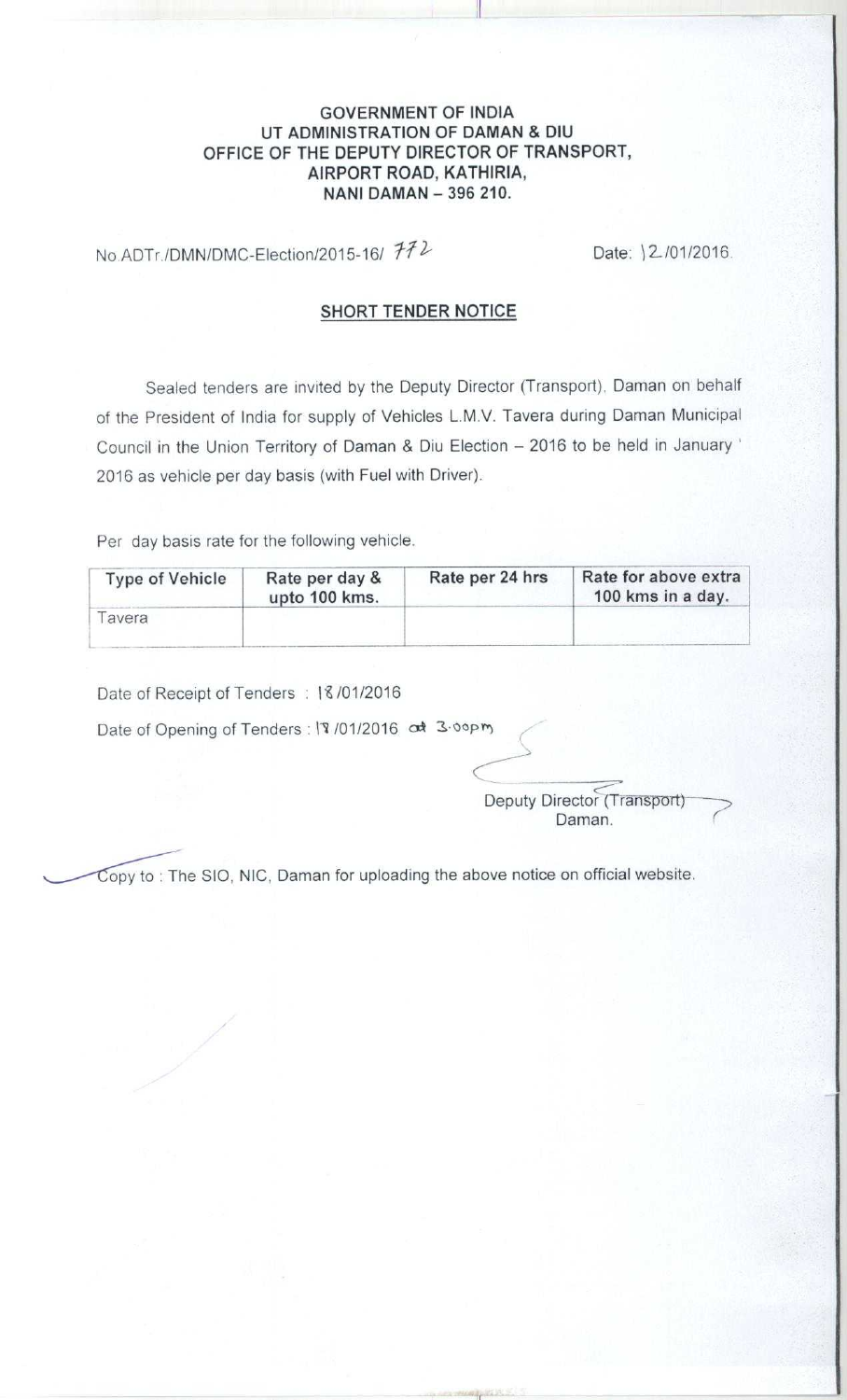## **GOVERNMENT OF INDIA UT ADMINISTRATION OF DAMAN & DIU OFFICE OF THE DEPUTY DIRECTOR OF TRANSPORT, AIRPORT ROAD** , **KATHIRIA, NANI DAMAN** - **396 210.**

ii

**No.ADTr./DMN/DMC- Election /2015-16/ 773** Date: 12 /01/2016.

## TERMS AND CONDITIONS

# **Terris and conditions for supply of Vehicles Bus (32 Seater** & **16 Seater),** Tempo **and L**.M.V. Tavera **during Daman Municipal Council in the Union Territory of Daman** & **Diu Election - 2016**

- 1. The Vehicles should be in good condition along with Fuel and Driver.
- 2. The rates should be quoted inclusive of all taxes.
- 3. All other Taxes/Duties/Royalties charges payable on the Sale/Transport etc. within and/or outside the State of Supplier shall be payable by the Agency.
- 4. If the vehicle damage or any problem arise during duty, the vehicle should be replaced immediately no repair work will be bear by the department. Also, no any kind of compensation will he paid by the Government in the event of any damages/losses in any untoward incident and it will be responsibility of the bidder to hence sufficient insurance paper or any other way meet such expenses on his own.
- 5. No extra charges for insurance etc. will be paid on the rates quoted.
- 6. The rates should he quoted only for the vehicles specified in the list of requirements and should he for the vehicles of given specifications confirm to the standard (s) requirements of the given specification/Model/Manufactures.
- 7. Rates quoted for vehicles other than required Specifications/Model' Manufacture may not he considered. However indigenous Model/Manufacturers may quote their own makes provided.
- 8. The decision of the Tender Inviting Officer for acceptance / rejection of the vehicles supplied including the decision for Model, condition etc. of articles shall he final.
- 9. All the tenderers are hereby directed to submit tender fees and EMD and other supporting documents i.e. copy of Pan card, Sales Tax / Vat Registration Certificate / Service Tax alongwith 'TIN Number, Latest Sales Tax / Vat payment receipt and terms and condition duly signed in hard copy to the undersigned by RPAD/Speed post by hand on or before **18/01/2016 upto 15**. **00 hrs**., however, tender inviting authority shall not be responsible for any postal delay or loss of documents.
- 10. fhe amount of earnest money paid by the tenderer (s) whose tender are not accepted will be refunded to them by Cheque or demand draft as may be refunded to the Tender Inviting Officer
- 11. Only on satisfactory completion of the work supplies ordered for and on payment of all bills of the agency, as to be admitted for payment, the amount of earnest money deposit will be refunded after expiry of the Election, or any such date / period as may be mutually agreed upon.
- 12. In case. failure to replace the unaccepted & rejected articles from supplies made as mentioned in the conditions, the loss undergone by the government will be recovered from the suppliers / agency earnest money or payment due of any bill (s) to the extent required.
- 13. All bills should be in duplicate and should invariably he mentioned the number and date of supply order.
- 14. All bills should be pre-receipted on a revenue stamp of proper value. Bills which are not pre-receipted on revenue stamp will not be accepted for payment
- 15. The tenders will be opened in presence of tenderers or their representatives. If any. present in the office of the Tender Inviting Officer.
- 16. The **right to accept or reject without assigning any reasons and or all tenders in** part or whole is reserved with the Tender Inviting Officer and his decision(s) on all **matters relating to acceptance or rejection of the tenders as a whole or in part will be final and binding to all.**